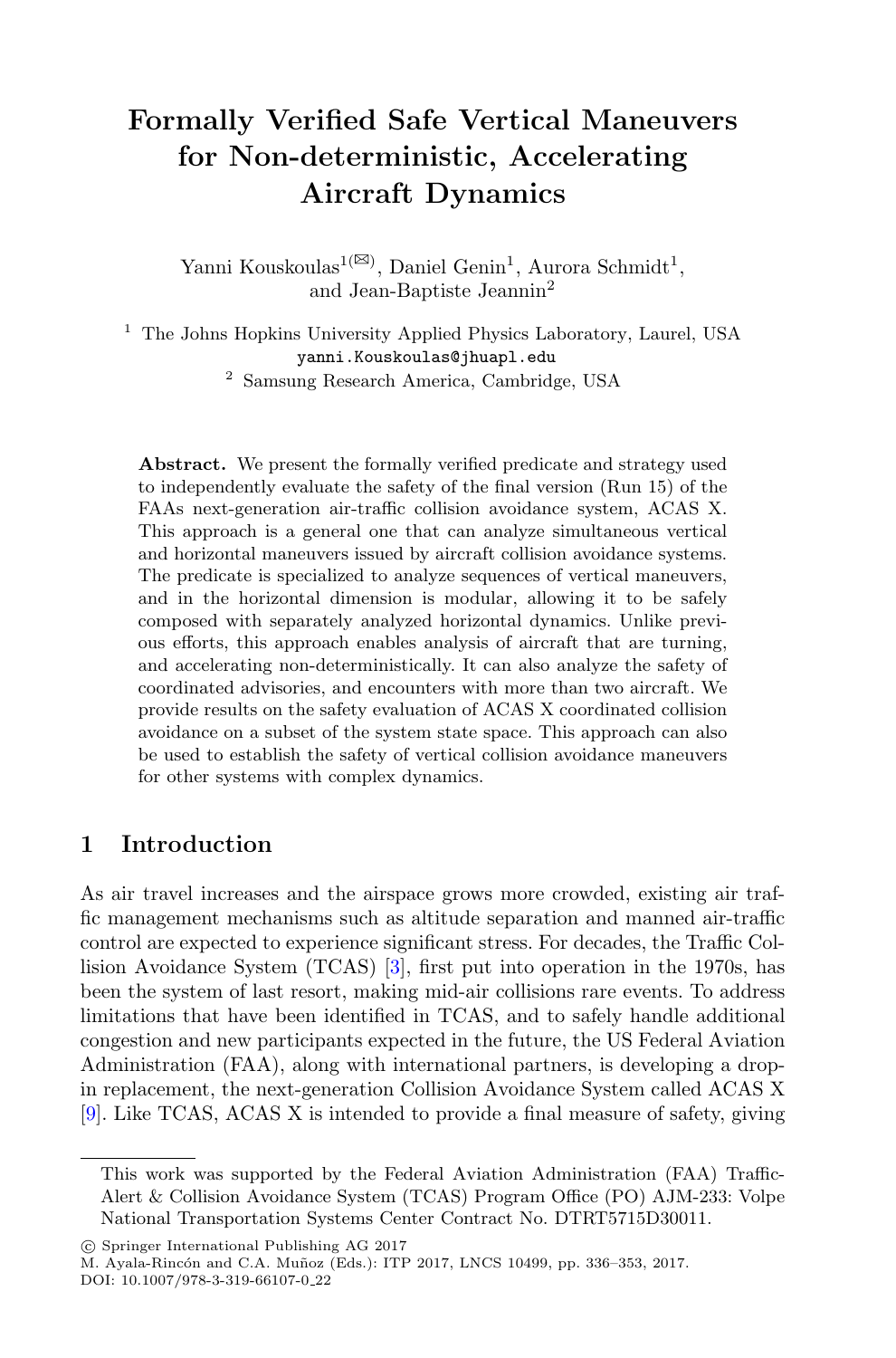advice that helps prevent mid-air collisions when all other preventive measures have failed.

In 2013, our group was designated as the independent verification and validation  $(V&V)$  team for ACAS X. We began developing an independent approach to formally verify the safety of the overall ACAS X system, either to establish guaranteed safety under certain operating conditions, or to identify different categories of problems and bring them to the attention of ACAS X developers and the FAA. This proved to be challenging for a number of reasons, including that ACAS X has very complicated behavior, and does not have a precisely stated set of requirements – informally, its goal is to provide an improvement over TCAS, both in terms of safety and alerting behavior. In addition, the system has an enormous state space – over  $28 \times 10^{12}$  state points – and complex logic based on the massive lookup table and complementary run-time components. This analysis, detailed in  $[6,7]$  $[6,7]$  $[6,7]$  has been so successful that we were able to find hundreds of millions of straight-line flight (i.e., the simplest possible) unsafe conditions in early versions of the system that were not identified by the standard simulation and testing approaches.

Our previous efforts were fundamentally limited to analyzing intruders that flew in a straight line, without any acceleration or maneuvering. The analysis also could not address the safety of an own-ship aircraft (our term for the aircraft in which the observer travels) that turns or makes any sort of horizontal maneuvers; previous analysis limited own-ship non-determinism to vertical motion.

The present work describes a new approach to vertical safety analysis that allows us to analyze the safety of encounters where both the intruder and ownship are independently accelerating non-deterministically in the vertical and horizontal directions. To do this, we create a vertical safety predicate that relaxes the assumption of constant, relative horizontal velocity that in our previous work restricted us from analyzing horizontal acceleration in maneuvers such as turns. Our predicate has parameters that describe horizontal safety, but is not limited to any particular horizontal dynamics; it can be composed with any horizontal motion that has been correctly analyzed. With the development of appropriate analysis for different horizontal dynamics, this approach could also assess the safety of non-deterministic, accelerating horizontal and vertical dog-fight-like maneuvers.

The main contribution of this paper is in providing a predicate to analyze the safety of vertical advisories during turns and in the presence of nondeterministically accelerating intruders. All the theorems in this paper and safety predicates for vertical motion are formally verified, meaning that their correct-ness is ensured via a machine-checked mathematical proof.<sup>[1](#page-1-0)</sup>

The rest of the paper is organized as follows: Sects. [2](#page-2-0) and [3](#page-6-0) provide an overview of how to use the predicate by analyzing safety for an example encounter, describing the parameterization of pilot behavior and horizontal dynamics; Sect. [4](#page-7-0) provides a detailed description of the development of vertical

<span id="page-1-0"></span><sup>1</sup> Proofs can be viewed and downloaded at [https://bitbucket.org/ykouskoulas/vert](https://bitbucket.org/ykouskoulas/vert_safety_proofs/src/) safety [proofs/src/.](https://bitbucket.org/ykouskoulas/vert_safety_proofs/src/)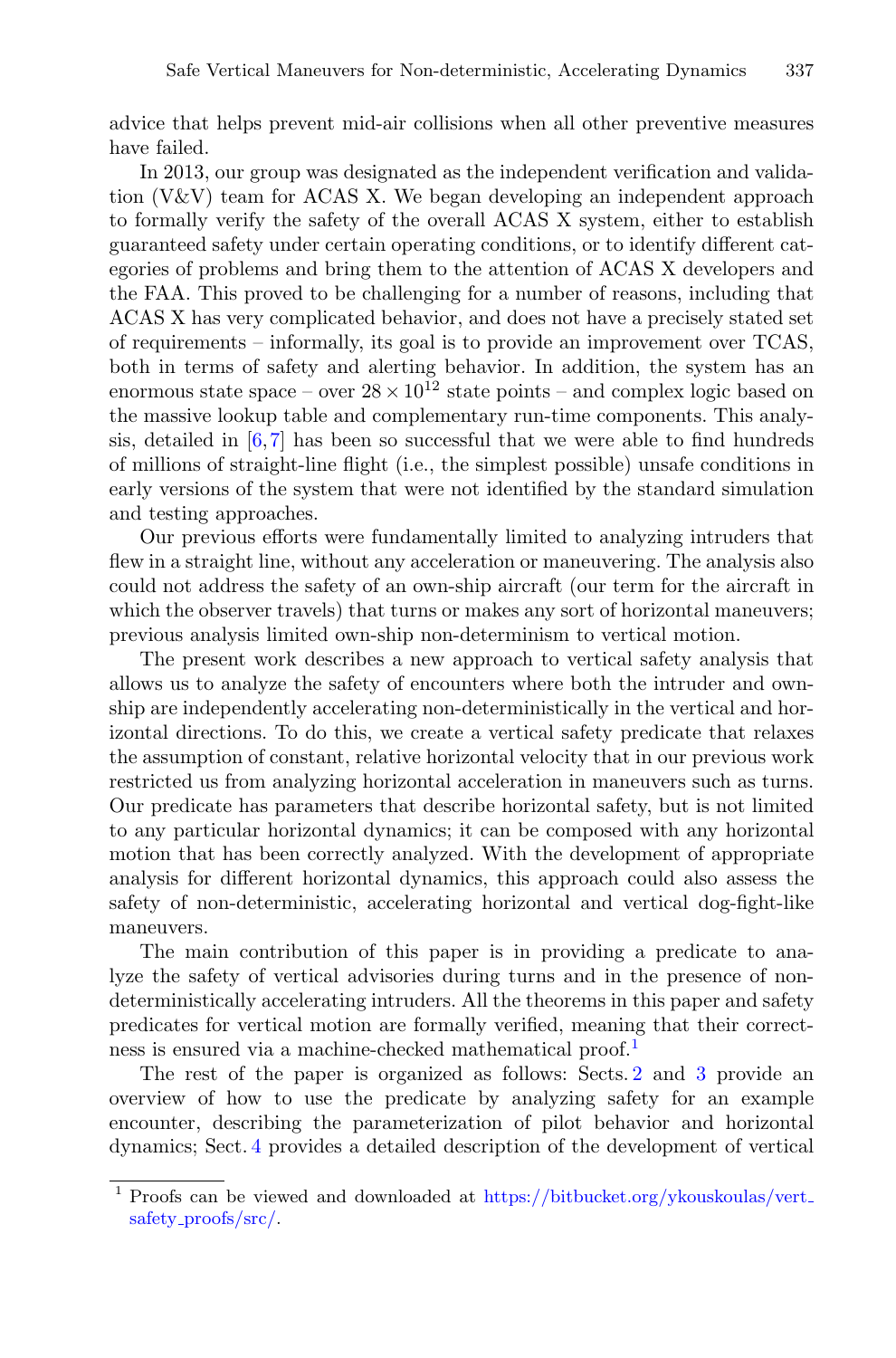safety predicates; Sect. [5](#page-12-0) discusses issues related to formalizing our guarantees; Sects. [6](#page-12-1) and [7](#page-13-0) describes how we extend our safety proofs to a real system, and our results; and Sects. [8](#page-15-0) and [9](#page-15-1) describe related work, and conclude.

## <span id="page-2-0"></span>**2 Overview**

This section presents an overview of the logic of our approach, starting with its basic properties and walking through an illustrative example of how it would be used in practice.

*Safety Property.* The logic of this approach comes from the definition of *safety* used in this analysis; it allows us to decompose the safety analysis into two steps that we can treat seperately: a horizontal problem, and a vertical problem.

For this work, safety between two aircraft means that one aircraft doesn't come within a certain vertically oriented cylinder with radius  $r_p$  and half-height  $h_p$  centered on the other aircraft. This definition includes exact collision as well as any dangerously close approach between two aircraft, and is referred to by the aviation community as a Near Mid-Air Collision (NMAC). We call this volume the NMAC puck due to the resemblance with a hockey puck. Aircraft trajectories have uncertainty associated with them, and the puck represents the volume in which the other aircraft location might be found. Entering it represents, in the worst case, an actual collision.

We define *horizontal conflict* as the condition where the horizontal projections of the two aircraft come within the horizontal bounds of a puck centered on one of them; *vertical conflict* is when their vertical projections come within the vertical bounds of a puck, also centered on one of them. The two aircraft have an NMAC only if they are in horizontal and vertical conflict simultaneously.

To formalize our safety property, we define  $J(t) = J_x(t)\hat{x} + J_y(t)\hat{y} + J_z(t)\hat{z}$ to be the trajectory of the ownship, and  $K(t) = K_x(t)\hat{x} + K_y(t)\hat{y} + K_z(t)\hat{z}$  to be the trajectory of the intruder, both in a Cartesian coordinate system with  $x, y$  and z axes aligned to east, north and up, respectively. We have horizontal conflict whenever

$$
C_h(t) \equiv |((J_x(t) - K_x(t))\hat{x} + (J_y(t) - K_y(t))\hat{y}| \le r_p \tag{1}
$$

<span id="page-2-1"></span>is true. We have vertical conflict when

$$
C_v(t) \equiv |J_z(t) - K_z(t)| \le h_p \tag{2}
$$

is true. An NMAC occurs at time  $t$  only when:

<span id="page-2-2"></span>
$$
C_h(t) \wedge C_v(t) \tag{3}
$$

We will first analyze the horizontal dynamics to determine the timing of the encounter, i.e. when the aircraft come together. We call this timing a parameterization of horizontal safety, because it establishes safety within a series of time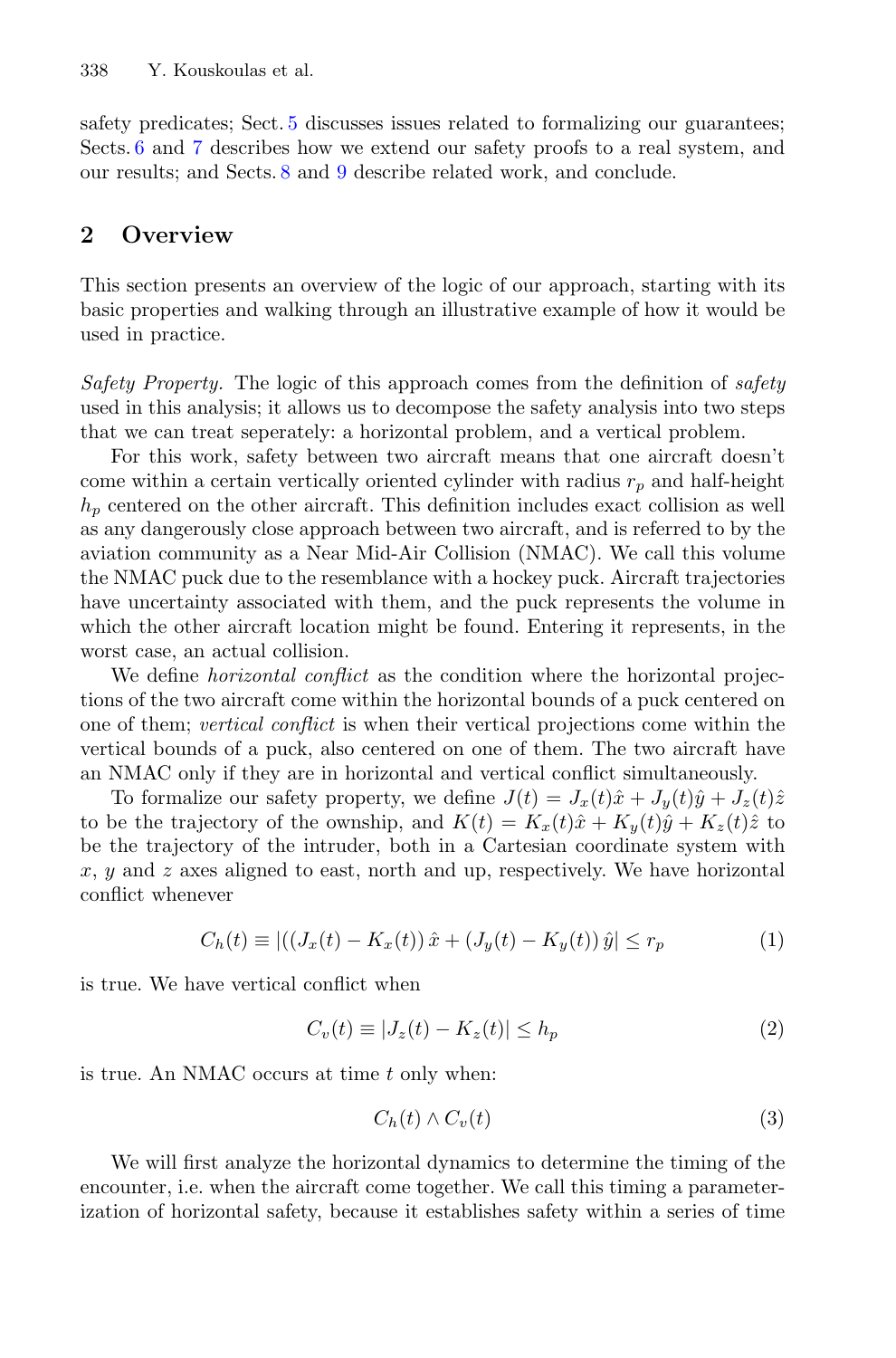intervals. Subsequently, the safe-by-design logic can be used to establish safety for a sequence of independent, non-deterministic, vertical maneuvers made by the pilot of each aircraft outside of these intervals. For each safety evaluation, we must choose a sequence and timing of vertical maneuvers for each aircraft, and it is under these assumptions that we can establish safety or the possibility of collision. The following paragraphs go through these steps to apply safety analysis for a specific example.

*Parameterizing Horizontal Safety.* To parameterize horizontal safety, we must analyze the horizontal motion of the two aircraft and identify time intervals in which the probability of the aircrafts' horizontal projections coming into proximity (i.e., horizontal conflict as defined in Eq. [1\)](#page-2-1) is non-zero. Through this horizontal parameterization, we establish safety outside these intervals, because when the aircraft are far away from each other  $C_h(t)$  is false, and Eq. [3](#page-2-2) cannot be satisfied – there is no possibility of immediate collision.

We index each time interval of possible horizontal conflict using index  $i$ , and define  $t_{ei}$  and  $t_{xi}$  as times of earliest entry into and latest exit from conditions where horizontal conflict is possible, for interval  $i$ . This defines a set of time intervals,  $V_i = [t_{ei}, t_{xi}]$ , and their union  $V = \bigcup_{i \in \{1...n\}} V_i$ , during which safety must be established through the absence of vertical conflict.

Consider the example of two aircraft whose horizontal trajectories follow deterministic circular paths, as shown in Fig. [1,](#page-3-0) where the speed of the own-ship is chosen by the pilot. To simplify our example, we assume that the speed of the



<span id="page-3-0"></span>**Fig. 1.** Example horizontal turning trajectories, projected onto horizontal cartesian coordinate system, viewed from above. The own-ship trajectory is represented by a solid line, and the intruder is represented by a dashed line. Circles and green color indicates the extent of trajectory segments where collision is possible. (Color figure online)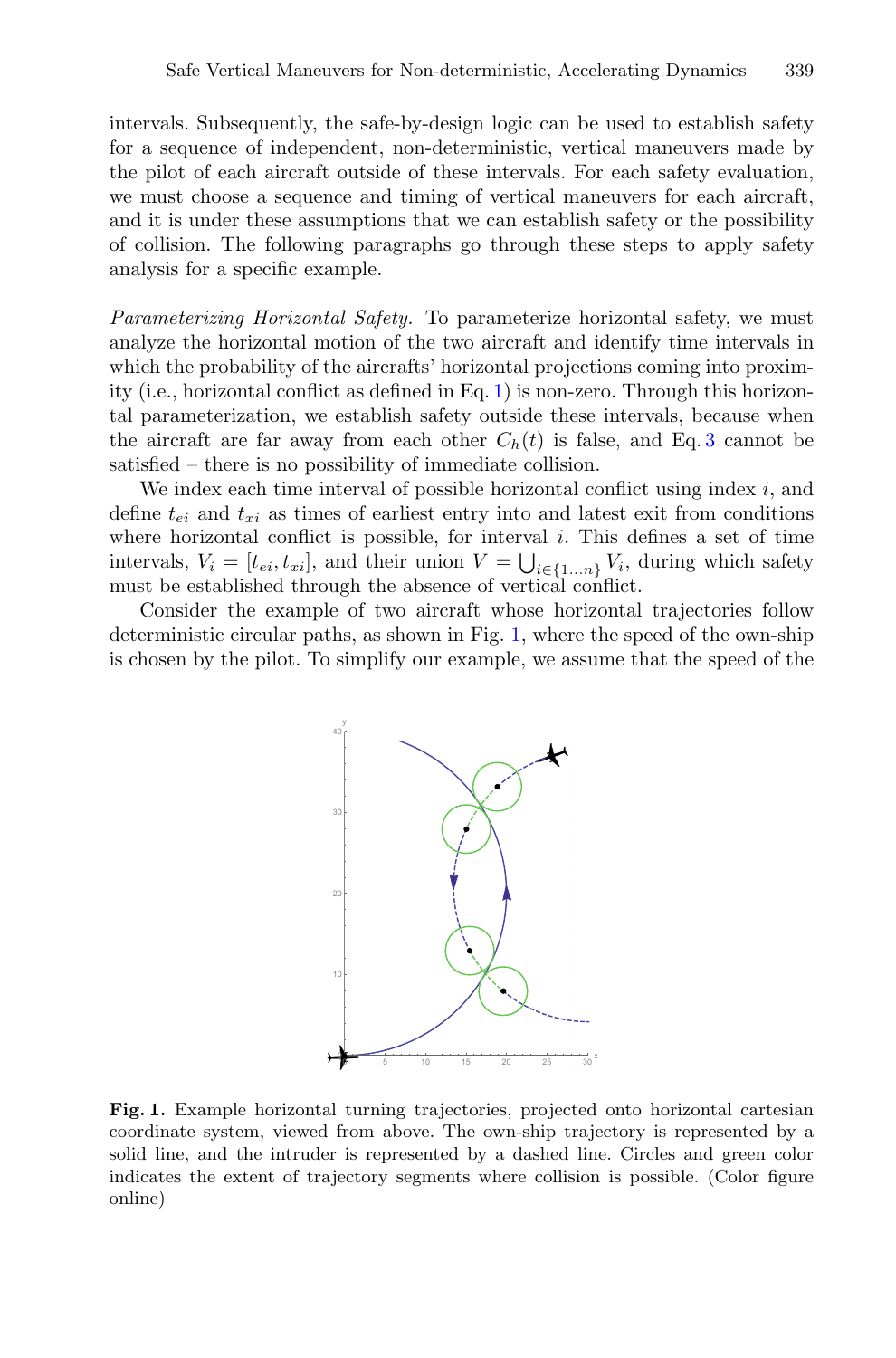

<span id="page-4-0"></span>**Fig. 2.** Analysis of encounter timing for one possible combination of ground speeds. Positions are given as a radian measure on the own-ship's trajectory circle, and ground speeds are assumed constant for this particular scenario. The dashed line is the intruder's center projected on the own-ship's trajectory, and when it intersects the trajectory, the extent of that intersection is plotted above and below the center. Vertical lines correspond to the beginning and end of time intervals when a collision is possible, and to the disks in Fig. [1.](#page-3-0)

intruder is known, although this is not required for the analysis in general. The solid line represents the own-ship while the dashed line represents the intruder aircraft. One way to visualize when a collision is possible is to imagine a disk representing the top of the NMAC puck traveling along one of the trajectories. When that disk intersects the other trajectory, a collision is possible, depending on the relative speeds of the aircraft. Here we show the disk on the intruder's trajectory at the four points where it touches the own-ship's trajectory, and highlight the parts of its trajectory where a collision is possible. Figure [2](#page-4-0) illustrates the timing analysis that is necessary to compute the horizontal conflict interval. Assuming the intruder's ground speed is known and consistent with Fig. [2,](#page-4-0) the horizontal conflict intervals for this geometry can be read off the plot to determine that  $V = [11.2 \text{ s}, 20.7 \text{ s}] \cup [43.5 \text{ s}, 53.0 \text{ s}]$ .

Our analysis is not limited to these horizontal dynamics; we can also establish safety for more complex horizontal motion and other types of non-determinism, as long as we can compute  $V$ .

*Sequence and Timing of Vertical Maneuvers.* To match common flight patterns and the ACAS X advisory system, the vertical dynamics of each aircraft is modeled by a sequence of non-deterministic maneuvers, specified by allowed acceleration and velocity ranges. By combining maneuvers it is possible to represent a variety of behaviors, including straight line flight, choice of one of a series of actions (where the decision is unknown at the time of safety analysis), unrestricted vertical flight, compliance with an ACAS X vertical advisory, delayed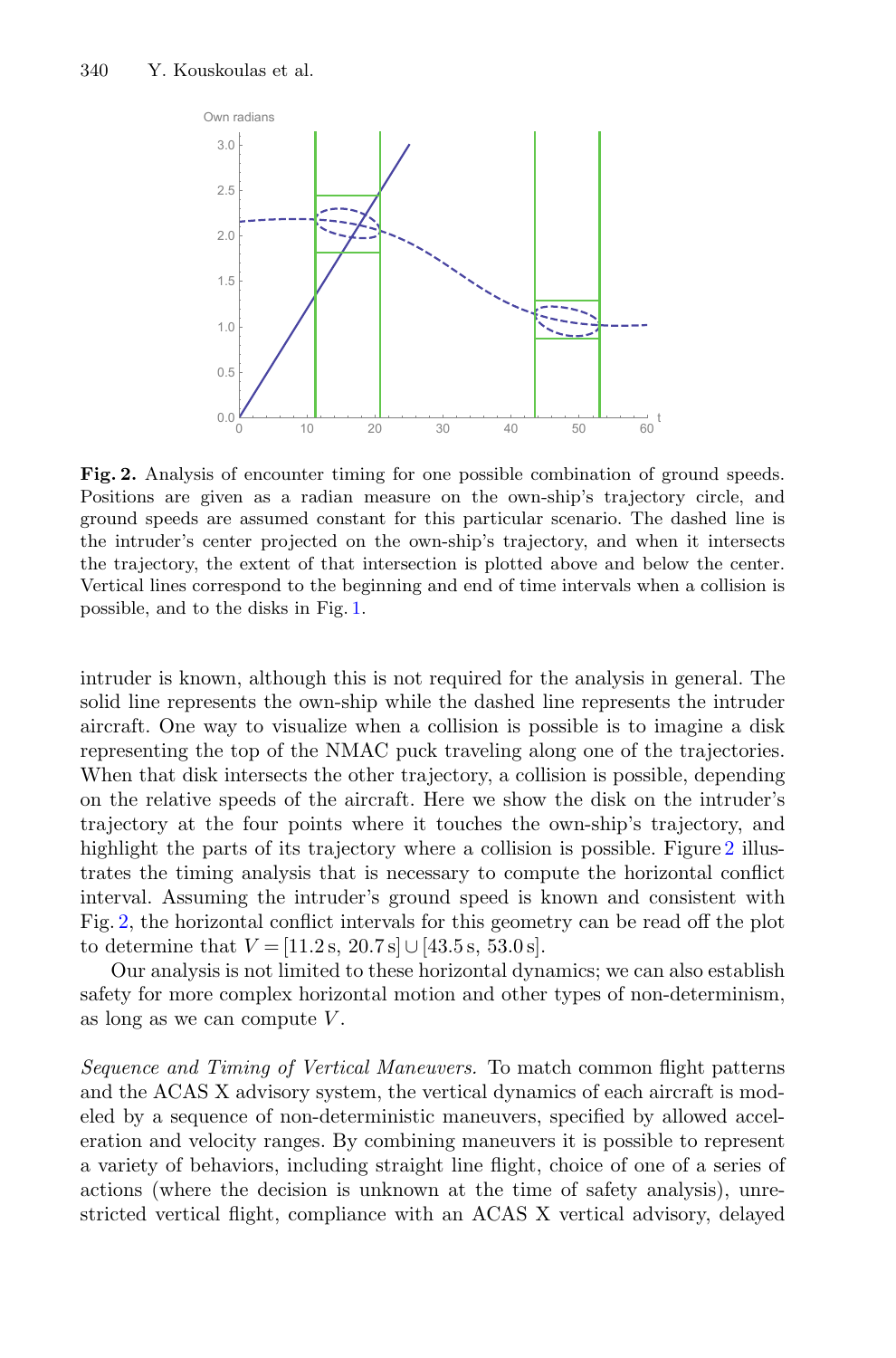

<span id="page-5-0"></span>**Fig. 3.** Bounding envelopes for vertical motion of ownship and intruder (dashed). Horizontal conflict intervals are indicated by vertical lines. Safety is guaranteed despite any maneuvers the pilots may make that cause variations in vertical acceleration and velocity, or variations in horizontal ground speed of the ownship, within assumed dynamics.

compliance with an ACAS X advisory, a reversal of vertical motion direction to ensure safety, or straight line flight followed by a level-off maneuver. Thus, the proposed dynamics captures many, if not most, operationally relevant aircraft encounter scenarios.

For our example from Fig. [1,](#page-3-0) assume the intruder starts above the own-ship, the aircraft are descending, with the intruder diving towards the ground. The own-ship engages in a vertical chase for the first 15 s of the encounter, diving at a less extreme rate, and then follows advice to sharply accelerate upwards, eventually crossing altitudes with the intruder.

*Vertical Safety Predicate.* Once we have analyzed horizontal dynamics, and chosen a pilot model (i.e. a sequence of vertical pilot timing and actions) we can apply the vertical safety predicate to establish whether we can definitively avoid collision under our assumptions. Figure [3](#page-5-0) illustrates the extent of vertical motion in our example scenario from Fig. [1](#page-3-0) by plotting the most extreme vertical trajectories of the own-ship and intruder. These boundaries describe a reachable envelope of altitudes for each moment in time. Our predicate  $\Psi$ , described in Sect. [4,](#page-7-0) guarantees safety for this geometry under our assumptions, and the figure illustrates the intuition behind the predicate's logic, confirming that the aircraft are safely separated vertically during both horizontal conflict intervals.

This envelope introduces non-determinism in our model, the representation of uncertain vertical motion in the future. Even though the limiting trajectories of our envelope are piecewise polynomial and our dynamics are simple, our dynamics are not limited to piecewise polynomial trajectories. This model allows us to represent a continuous family of irregular trajectories within our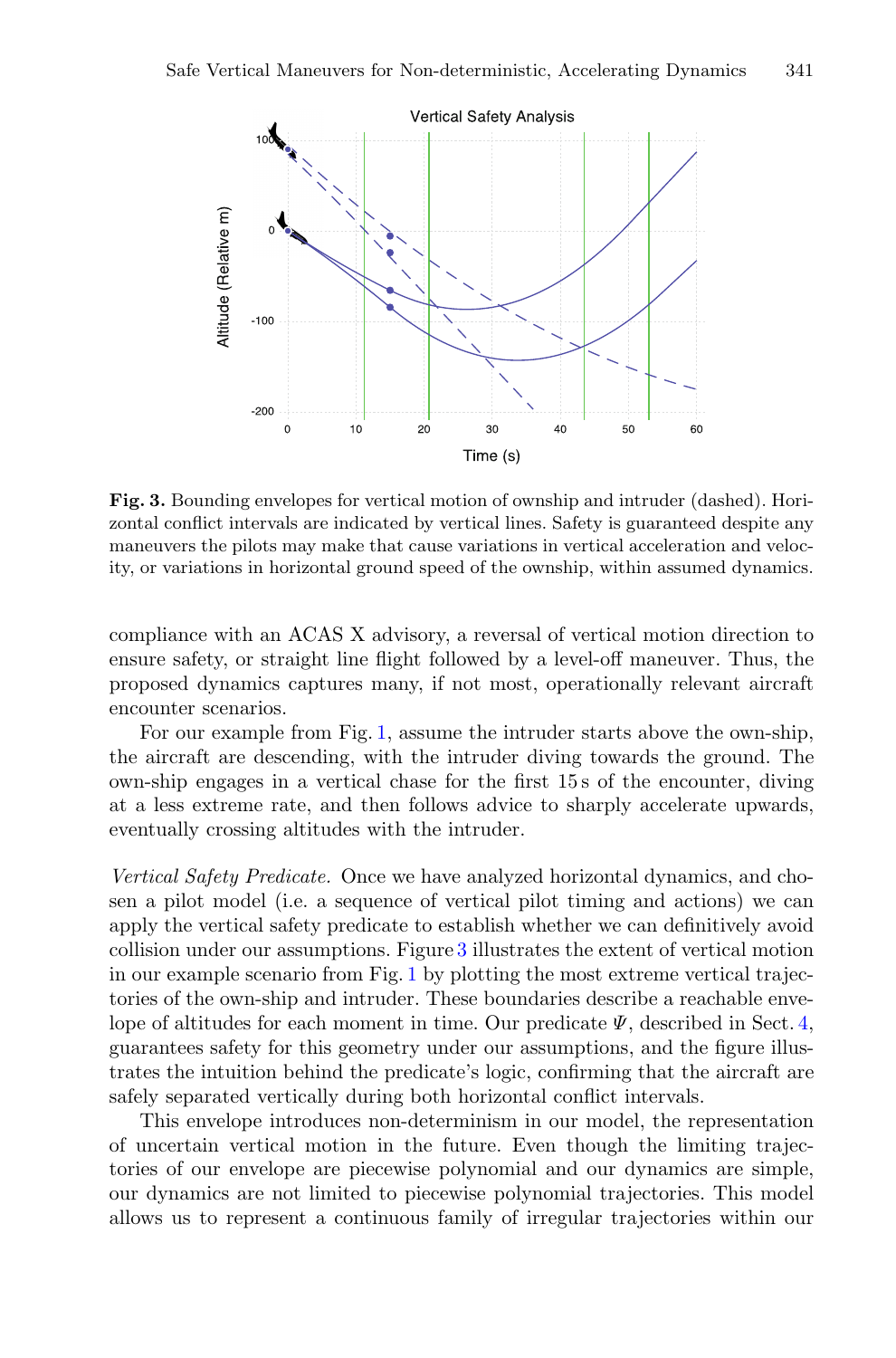acceleration limits, all of which travel within the envelope but which include many different types of motion.

While the ownship's upper and lower limiting trajectories issue from a single point at time zero, the intruder's upper and lower limiting trajectories bound a range of altitudes, indicating the uncertainty in the intruder's vertical position, e.g., due to surveillance error.

Time intervals for this plot are subdivided so that each time interval contains a single maneuver for each aircraft. Although, for a generic sequence of maneuvers, time intervals corresponding to individual maneuvers for the ownship and intruder will not agree, we can always subdivide maneuvers as necessary to ensure that exactly one maneuver covers the full duration of the interval for both ownship and intruder. This is possible because a single maneuver of duration d and a sequence of identical (with regard to velocity and acceleration bounds) maneuvers with durations  $d_0, d_1, d_2, \ldots, d_n$ , such that  $\sum_{i=1}^{n} d_i = d$  encompass exactly the same set of aircraft trajectories.

# <span id="page-6-0"></span>**3 Modeling and Assumptions**

*Modeling Non-deterministic Vertical Maneuvers.* Each vertical maneuver is defined by a duration of time d the maneuver is in effect, and a range of vertical velocities,  $[v_{\text{min}}, v_{\text{max}}]$ . During the maneuver, the pilot accelerates the aircraft with the intention of bringing vertical velocity into the specified range. Acceleration is non-deterministic, and each maneuver has a set of four limiting vertical accelerations  $a_{\min} \le a_a < 0 < a_b \le a_{\max}$ . The subscripts a and b indicate the maximum and minimum acceleration allowed when the aircraft is above and below the target range of vertical velocities, respectively. During a maneuver, the pilot can choose to follow any acceleration  $a(t)$ , that is continuous, integrable, and satisfies

$$
\forall t, (v(t) > v_{\max} \rightarrow a_{\min} \le a(t) \le a_a) \land (v(t) = v_{\max} \rightarrow a_{\min} \le a(t) \le 0) \land (v_{\min} < v(t) < v_{\max} \rightarrow a_{\min} \le a(t) \le a_{\max}) \land (v(t) = v_{\min} \rightarrow 0 \le a(t) \le a_{\max}) \land (v(t) < v_{\min} \rightarrow a_b \le a(t) \le a_{\max})
$$
(4)

<span id="page-6-1"></span>where  $v(t) = \int_0^t a(t) dt + v(0)$  is the velocity of the aircraft.

In the Coq formalization, we prove the following properties about pilot behavior:

**Theorem 1 (Pilot-model vertical compliance).** *The constraints on* a(t) *given in Eq. [4](#page-6-1) ensure that when the aircraft is below (above) the target range of vertical velocities, it will accelerate towards it with acceleration*  $a_b$   $(a_a)$  until *it is within its bounds.*

**Theorem 2 (Pilot-model maintains vertical compliance).** *The constraints on* a(t) *given in Eq. [4](#page-6-1) ensure that once the aircraft has entered the allowed range of vertical velocities, the aircraft will stay within that range.*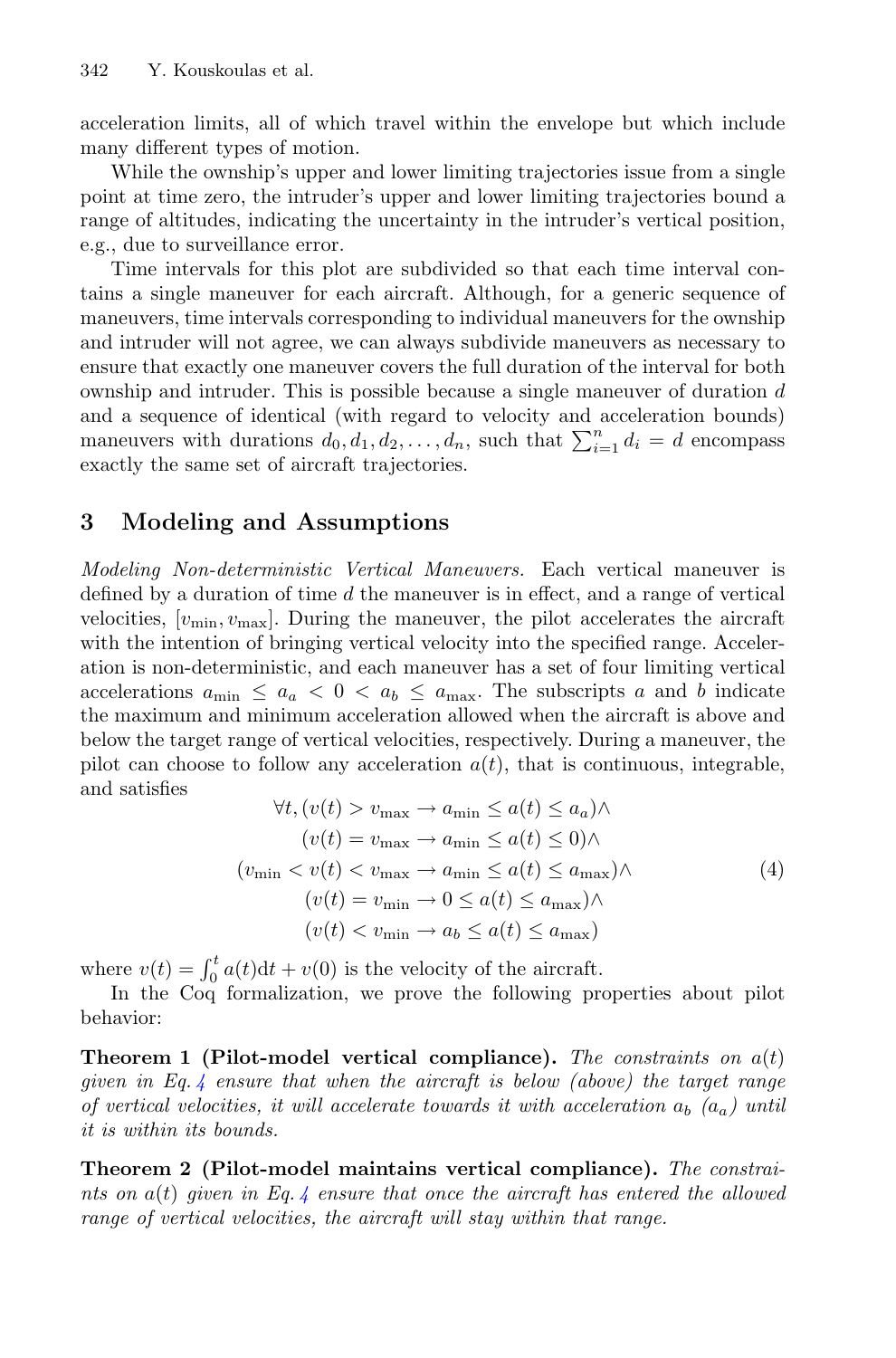There are sequences of maneuvers and certain geometries where it is impossible for a pilot to follow Eq. [4](#page-6-1) while maintaining continuous acceleration. For example, compliance with one maneuver may require the pilot to increase vertical velocity by maintaining a positive acceleration, which may abruptly change to a requirement to decrease vertical velocity by maintaining negative acceleration, at the beginning of the next maneuver. In this case there will be trajectories with  $a(t)$  satisfying the requirements of the first maneuver that will have no continuous extension to the second maneuver.

In order to ensure that any sequence of maneuvers individually satisfying Eq. [4](#page-6-1) can be followed while maintaining acceleration  $a(t)$  that is continuous (i.e. has a derivative) everywhere, we introduce the concept of an *auxiliary maneuver* for every pair of consecutive maneuvers. The auxiliary maneuver provides a finite time window to allow acceleration to transition continuously from one maneuver to the next, thus avoiding potential discontinuous changes in acceleration at the boundary between maneuvers. This simple device dramatically simplifies analysis by removing the need for additional restrictions that would otherwise be necessary to enforce the global continuity of  $a(t)$ .

Given a pair of maneuvers with target vertical velocity intervals  $[v_{\min}, v_{\max}]$ and  $[w_{\text{min}}, w_{\text{max}}]$ , and acceleration bounds  $a_{\text{min}} \le a_a < 0 < a_b \le a_{\text{max}}$  and  $b_{\min} \leq b_a < 0 < b_b \leq b_{\max}$ , respectively, the matching auxiliary maneuver is given by a target velocity interval  $[\min(v_{\min}, w_{\min}), \max(v_{\max}, w_{\max})]$  and the acceleration bounds are  $\min(a_{\min}, b_{\min}) \leq \max(a_a, b_a) < 0 < \min(a_b, b_b) \leq$  $\max(a_{\text{max}}, b_{\text{max}})$ . The minimal duration of an auxiliary maneuver is bounded below only by the limits on the derivative of the aircraft's acceleration, sometimes also referred to as jerk.

To simplify the formal safety proofs, we have chosen to assume that  $a(t)$ is continuous – a natural assumption from the point of view of physics – and treat auxiliary maneuvers as undistinguished from other maneuvers. The alternative would be to have done the safety proofs for  $a(t)$  that would be allowed to become discontinuous at the beginning of each maneuver. However, we did not pursue this approach since it is simultaneously less realistic and more difficult to implement in Coq.

#### <span id="page-7-0"></span>**4 Vertical Safety Predicates**

In this section, we develop formally-verified, quantifier-free predicates establishing pairwise safety between two aircraft. We do this for arbitrary sequences of vertical maneuvers, where both pilots are accelerating non-deterministically. The predicates are also constructed in a modular fashion so they can be composed with a separate analysis of horizontal motion to ensure overall safety of an encounter.

*Vertical Safety Predicates.* To guarantee vertical separation between two aircraft, we establish a bounding envelope that contains all altitudes reachable by each aircraft for each sequential maneuver as a function of time. We then construct a predicate that computes a bounding envelope for each aircraft separately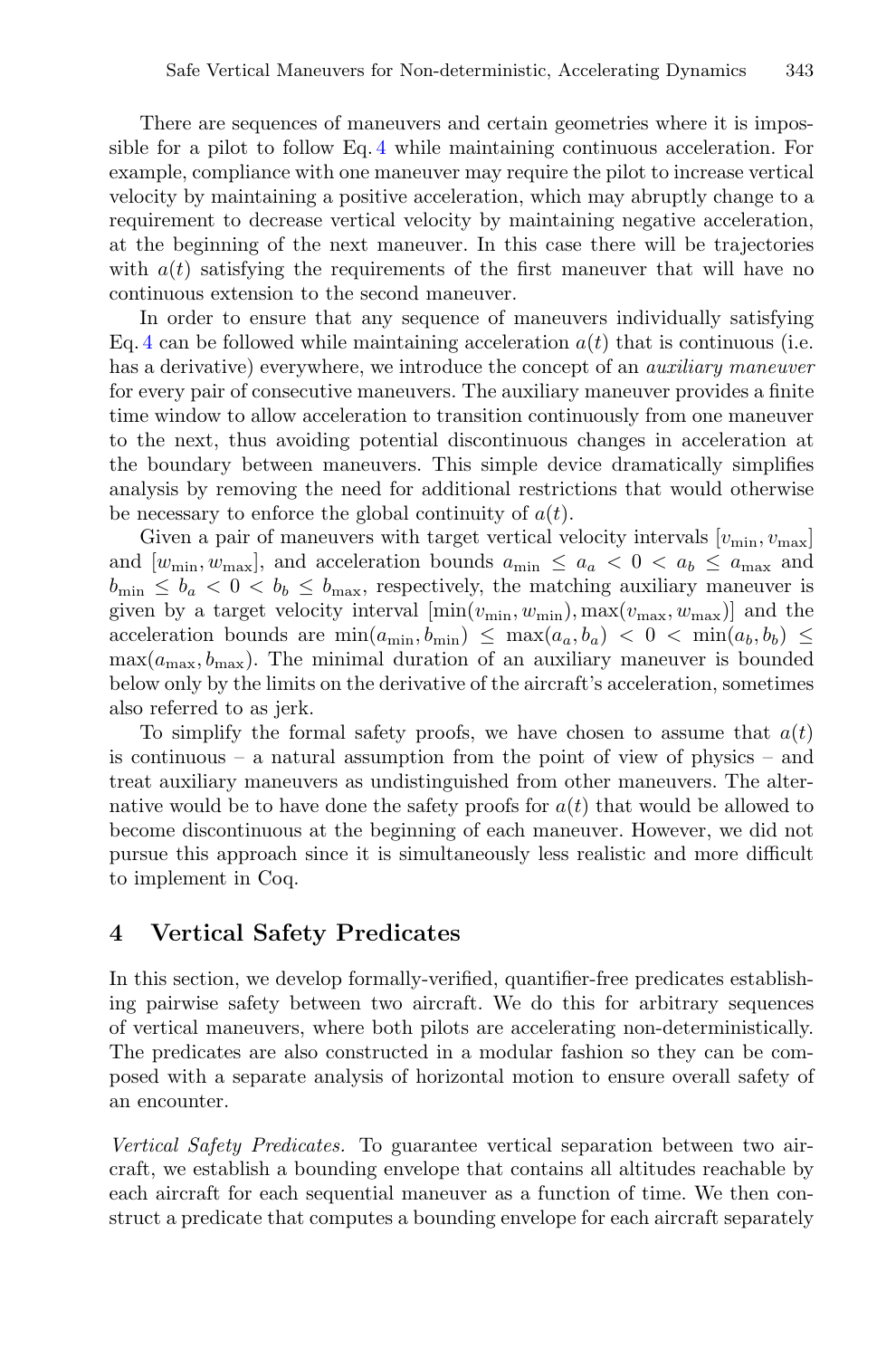according to the initial position of each, and ensures that the envelopes don't overlap during  $V$ , the vertical conflict intervals. We establish the safety of this predicate via formal proofs in Coq.

The bounding envelope for a single aircraft executing a single maneuver (Eq. [4\)](#page-6-1) depends on the initial range of vertical positions and velocities of the aircraft at the start of the maneuver as well as the maneuver velocity and acceleration bounds. In the time-altitude domain, edges of the bounding envelope are given by the upper and lower limiting trajectories. These trajectories originate from the extremes of the initial velocity and position ranges, and follow the extreme values of acceleration and velocity allowed by the maneuver. Specifically, limiting trajectories have the following form

$$
J_z(t) = \begin{cases} \left(\frac{a}{2}t^2 + v_0t + z_0\right)\hat{z} & \text{if } 0 \le t < t_r\\ \left(v_t t - t_r \frac{(v_t - v_0)}{2} + z_0\right)\hat{z} & \text{if } t_r \le t \end{cases}
$$
(5)

<span id="page-8-0"></span>where  $v_0$  and  $z_0$  are the initial vertical velocity and position of the aircraft,  $v_t$  is the matching extreme of the velocity range of the maneuver, and  $t_r = \frac{v_t - v_0}{a}$  is the time when the limiting trajectory reaches the maneuver velocity range. So we have

$$
(v_t, a) = \begin{cases} (v_{\text{max}}, a_a) & \text{if } v_0 > v_{\text{max}} \\ (v_{\text{max}}, a_{\text{max}}) & \text{if } v_0 \le v_{\text{max}} \end{cases} \tag{6}
$$

<span id="page-8-2"></span><span id="page-8-1"></span>for the upper limiting trajectory and

$$
(v_t, a) = \begin{cases} (v_{\min}, a_{\min}) & \text{if } v_0 > v_{\min} \\ (v_{\min}, a_b) & \text{if } v_0 \le v_{\min} \end{cases}
$$
 (7)

for the lower limiting trajectory. In the Coq formalization, we prove

**Theorem 3.** *An aircraft following an arbitrary trajectory satisfying the constraints of Eq. [4](#page-6-1) remains within the altitude envelope bounded above and below by limiting trajectories determined by Eqs. [5,](#page-8-0) [6](#page-8-1) and [7.](#page-8-2)*

Once upper and lower limiting trajectories are constructed we have an envelope of altitudes over time reachable by a non-deterministically maneuvering aircraft, with boundaries that are described piecewise by polynomials of at most degree two.

So far, we have been describing the dynamics for one aircraft, but we can use this model for each aircraft in the encounter, plotting reachable envelopes vs. time, and allowing us to visualize the uncertainty in position and relationship between aircrafts at each moment. Figure [3](#page-5-0) provides a visual example of upper and lower limiting trajectories for ownship (solid lines) and intruder (dashed lines) aircraft.

To develop quantifier-free predicates that indicate the absence of vertical conflict for a pair of aircraft, we take the difference of their opposite limiting trajectories (lower-upper and upper-lower), and then compute whether the resulting polynomial is positive. Physically, this means the aircraft are safely separated. We first define the predicate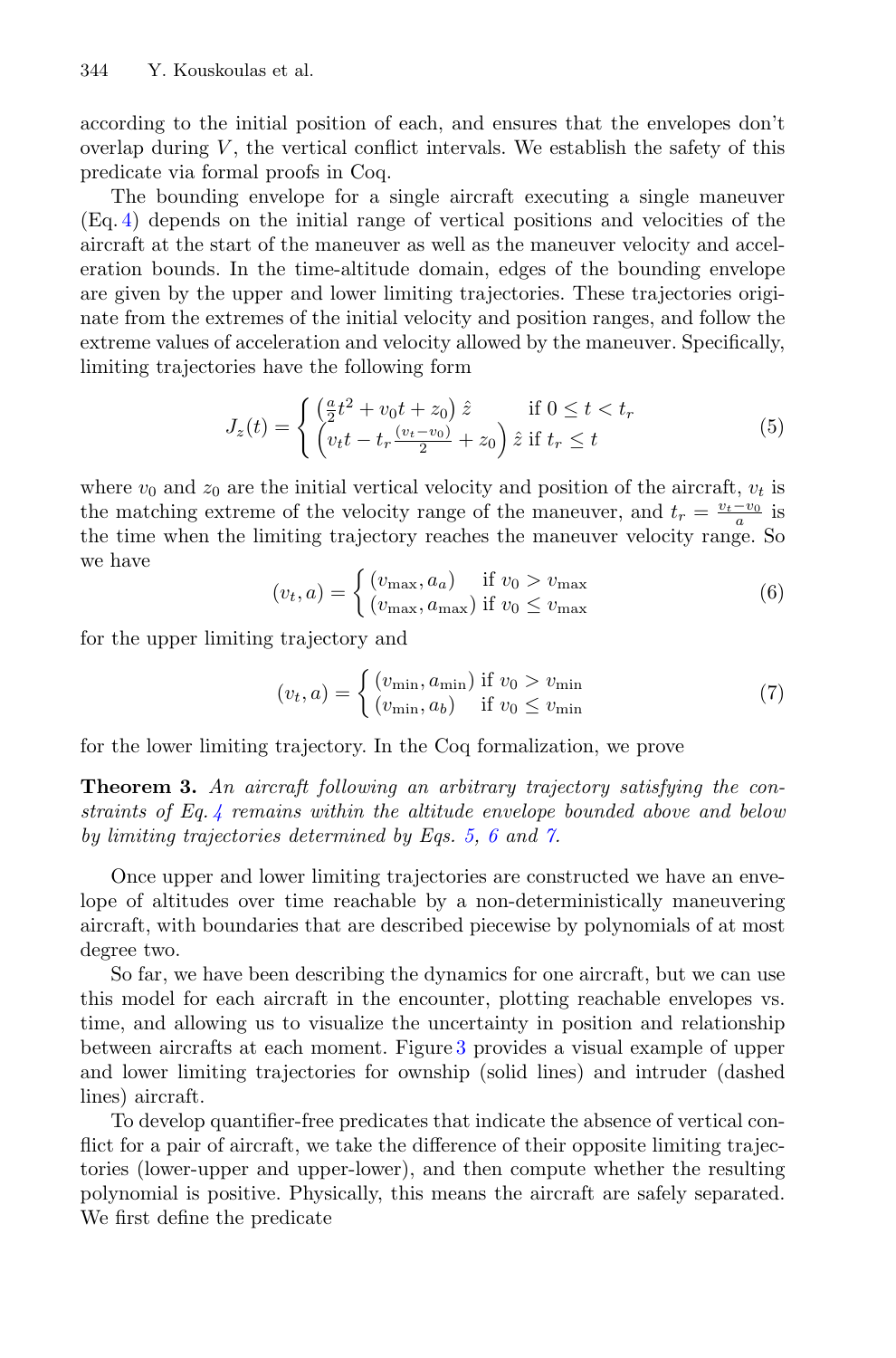$$
\Gamma((A, B, C), t_b, t_e) \equiv t_b \le t_e \to \n(A > 0 \land ((0 \le D \land (R_1 > t_e \lor R_2 < t_b)) \lor D < 0) \lor \nA < 0 \land (0 < D \land R_2 < t_b \land R_1 > t_e) \lor \nA = 0 \land (B > 0 \land -C/B < t_b \lor B < 0 \land -C/B > t_e \lor \nB = 0 \land C > 0))
$$
\n(8)

to compute whether an arbitrary polynomial  $At^2 + Bt + C$  represented by the vector of its coefficients  $(A, B, C)$  is positive over the interval  $[t_b, t_e]$ , where the subscripts b and e represent the beginning and ending times of the interval. In this predicate, we define  $D \equiv B^2 - 4AC$ ,  $R_1 \equiv \frac{(-B-\sqrt{D})}{2A}$ , and  $R_2 \equiv \frac{(-B+\sqrt{D})}{2A}$  – the expressions for the discriminant and roots of a quadratic. The predicate is made of a disjunction of three clauses, which analyze the polynomial when second order coefficient  $A$  is positive, zero, or negative. If  $A$  is non-zero there are two cases corresponding to an upward,  $A > 0$ , or downward,  $A < 0$ , extending parabola with at most two roots. If  $A = 0$  the polynomial is linear with at most one root. The rest of the logic compares the location of the roots with the end points of the time interval  $[t_b, t_e]$  and determines whether the curve is positive in that interval. We formalize and prove the following theorem in Coq:

**Theorem 4 (Safely separated second-order polynomial interval).** *The predicate*  $\Gamma((A, B, C), t_b, t_e)$  *computes whether a polynomial*  $At^2 + Bt + C$  *is positive over the interval*  $[t_b, t_e]$ *.* 

Each limiting trajectory within each maneuver is a piecewise function composed of at most two pieces: a quadratic piece, corresponding to the aircraft accelerating toward the maneuver's target velocity range, and a linear piece, corresponding to the aircraft maintaining one of the extremal velocities in the maneuver's target velocity range. Either of these pieces could be missing depending on the state of the aircraft at the beginning of the maneuver and the maneuver's duration. We next define a predicate

$$
\Phi(Q_1, L_1, t_{t1}, Q_2, L_2, t_{t2}, t_b, t_e) \equiv
$$
\n
$$
\Gamma(Q_1 - Q_2 - P, \max(t_b, 0), \min(t_e, t_{t1}, t_{t2})) \wedge
$$
\n
$$
\Gamma(L_1 - L_2 - P, \max(t_b, t_{t1}, t_{t2}), t_e) \wedge
$$
\n
$$
(t_{t1} > t_{t2} \rightarrow
$$
\n
$$
\Gamma(Q_1 - L_2 - P, \max(t_b, \min(t_{t1}, t_{t2})), \min(t_e, \max(t_{t1}, t_{t2})))) \wedge
$$
\n
$$
(t_{t1} < t_{t2} \rightarrow
$$
\n
$$
\Gamma(L_1 - Q_2 - P, \max(t_b, \min(t_{t1}, t_{t2})), \min(t_e, \max(t_{t1}, t_{t2}))))
$$
\n(9)

to compute whether two limiting trajectories described by  $Q_1$ ,  $L_1$ , and  $Q_2$ ,  $L_2$ are safely separated in interval  $[t_b, t_e]$ . In this predicate,  $P = (0, 0, h_p)$  and  $h_p$  is the half-height of the NMAC puck. Each  $Q_i$  and  $L_i$  is a 3-vector containing the coefficients of the polynomials corresponding to the quadratic and linear pieces of trajectory i, respectively. The times  $t_{t1}$  and  $t_{t2}$  are the times when each respective trajectory transitions from one piece to the next. The predicate  $\Phi$  computes the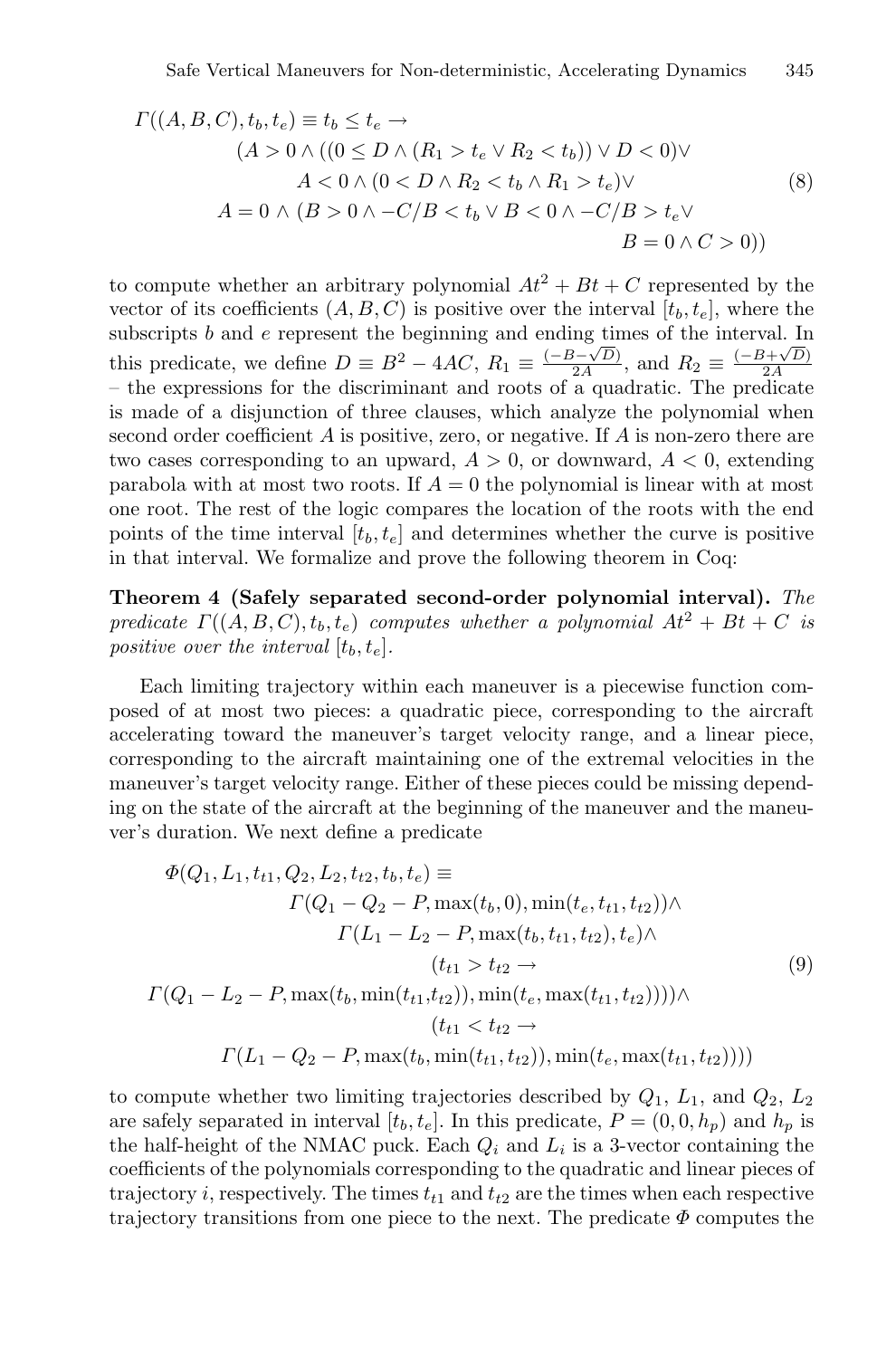separation and determines whether it is adequate, (i.e.  $> h<sub>p</sub>$ ) for all points in the interval of interest, ensuring that the correct polynomial is used for each trajectory at each point. Given that each limiting trajectory is composed of at most two pieces, there are four possible combinations of polynomials that appear in the analysis:  $(Q_1, Q_2), (Q_1, L_2), (L_1, Q_2), (L_1, L_2)$ . Each of these possibilities corresponds to one term of the conjunction in the definition of  $\Phi$ . The predicate  $\Phi$  has four instances of  $\Gamma$ , since it establishes safety for the different pieces (linear and quadratic) of a trajectory for an entire maneuver.

We formalize, and prove the following theorem in Coq:

#### **Theorem 5 (Safely separated trajectory interval, above).** *The predicate*

$$
\Phi((\alpha_1,\beta_1,\gamma_1),(\delta_1,\epsilon_1,\zeta_1),t_{t1},(\alpha_2,\beta_2,\gamma_2),(\delta_2,\epsilon_2,\zeta_2),t_{t2},t_e,t_x)
$$
(10)

*computes whether a trajectory*

$$
T_1(t) = \begin{cases} \left(\alpha_1 t^2 + \beta_1 t + \gamma_1\right) & 0 \le t < t_{t1} \\ \left(\delta_1 t^2 + \epsilon_1 t + \zeta_1\right) & t_{t1} \le t \end{cases}
$$
\n(11)

*is safely separated and above trajectory*

$$
T_2(t) = \begin{cases} \left(\alpha_2 t^2 + \beta_2 t + \gamma_2\right) & 0 \le t < t_{t2} \\ \left(\delta_2 t^2 + \epsilon_2 t + \zeta_2\right) & t_{t2} \le t \end{cases}
$$
(12)

*by a distance of*  $h_p$  *over the interval*  $[t_b, t_e]$ *.* 

Consider an aircraft executing a sequence of m maneuvers, defined by minimum and maximum velocity bounds  $([v_{\min1}, v_{\max1}], [v_{\min2}, v_{\max2}], \ldots,$  $[v_{\min m}, v_{\max m}]\)$ , for durations  $(d_1, d_2, \ldots, d_m)\$ , each maneuver having an enve-lope of possible trajectories bounded by Eq. [5.](#page-8-0) We define  $\{t_{mi}\}$  as the set of times that identify the start of each maneuver. We also assume the aircraft have horizontal dynamics for which there are  $n$  time intervals  $([t_{e1}, t_{x1}], [t_{e2}, t_{x2}], \ldots, [t_{en}, t_{xn}])$  when the probability of horizontal conflict is non-zero. For convenience, we compute a set of times  $(\tau_{mn}, \nu_{mn})$  that are the entry and exit times for conflict interval  $n$ , intersecting maneuver  $m$ , relative to the starting time of the maneuver:

$$
(\tau_{mn}, \nu_{mn}) = \begin{cases} (\max(0, t_{en}), \min(d_1, t_{xn})) & \text{for } m = 1\\ (\max(0, t_{en}) - \sum_{i=1}^{m-1} d_i, \min(d_m, t_{xn} - \sum_{i=1}^{m-1} d_i)) & \text{for } m > 1 \end{cases}
$$
(13)

For each aircraft there is an upper and lower bounding trajectory; each of these bounding trajectories has a quadratic and a linear piece for each maneuver. We define Q and L to be 3-dimensional vectors representing the quadratic and linear parts of the bounding trajectory for a single maneuver and a single aircraft, and the time  $t_r$  to indicate when each limiting trajectory transitions between the quadratic and linear pieces. Each of these quantities uses a superscript with a tag to represent which aircraft (own or intruder), an up or down arrow indicating whether the bound is a trajectory that bounds the aircraft from above or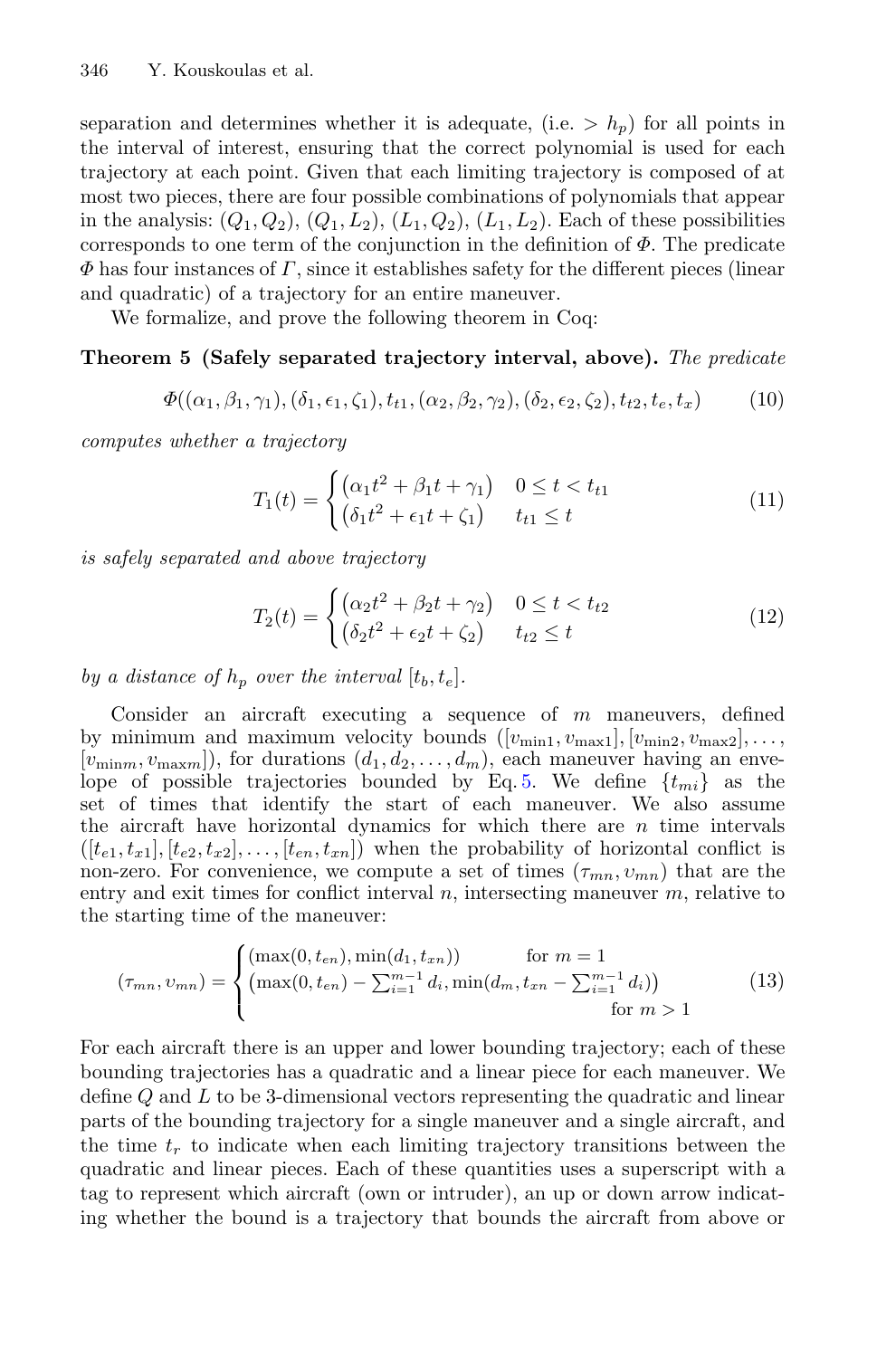below, respectively. Each variable also has a subscript index i that identifies the maneuver it describes.

So collectively,  $Q_i^{\text{Own}\uparrow}$ ,  $L_i^{\text{Own}\uparrow}$ , and  $t_{ri}^{\text{Own}\uparrow}$  represent the upper limiting trajectory for the ownship for maneuver *i*, and  $Q_i^{\text{Ownl}}$ ,  $L_i^{\text{Ownl}}$ , and  $t_{ri}^{\text{Ownl}}$  to describe the lower limiting trajectory for the ownship in the same way. These vectors contain the second, first, and zeroth order coefficients from Eq. [5.](#page-8-0) So

$$
Q_i^{\text{Own}\uparrow} \equiv \left(\frac{a}{2}, v_0, z_0\right) \qquad Q_i^{\text{Own}\downarrow} \equiv \left(\frac{a}{2}, v_0, z_0\right) L_i^{\text{Own}\uparrow} \equiv \left(0, v_{\text{max}i}, z_0 - \frac{(v_{\text{max}i} - v_0)^2}{2a}\right) L_i^{\text{Own}\downarrow} \equiv \left(0, v_{\text{min}i}, z_0 - \frac{(v_{\text{min}i} - v_0)^2}{2a}\right) (14) L_i^{\text{Own}\uparrow} \equiv \frac{v_{\text{max}i} - v_0}{a}
$$

represents upper and lower bounding trajectories for the own-ship. The initial conditions  $v_0$  and  $z_0$  are set so that velocity and position are continuous at the boundary between the different maneuvers, and  $a$  is set according to Eqs.  $6$  and [7.](#page-8-2)

Similarly, we define  $Q_i^{\text{Int} \uparrow}$ ,  $L_i^{\text{Int} \uparrow}$ ,  $d_i^{\text{Int} \downarrow}$ ,  $Q_i^{\text{Int} \downarrow}$ ,  $L_i^{\text{Int} \downarrow}$ , and  $t_{ri}^{\text{Int} \downarrow}$  to describe the upper and lower limiting trajectories of the intruder aircraft, replacing parameters with the ones appropriate for that aircraft.

Finally, we define the predicate

<span id="page-11-0"></span>
$$
\Psi = \bigwedge_{j \in \{1,\ldots,n\}} \left( \left( \bigwedge_{i \in \{1,\ldots,m\}} \Phi(Q_i^{\text{Ownl}}, L_i^{\text{Ownl}}, t_{ri}^{\text{Ownl}}, Q_i^{\text{Int} \dagger}, L_i^{\text{Int} \dagger}, t_{ri}^{\text{Int} \dagger}, \tau_{ij}, v_{ij}) \right) \vee \left( \bigwedge_{i \in \{1,\ldots,m\}} \Phi(Q_i^{\text{Int} \dagger}, L_i^{\text{Int} \dagger}, t_{ri}^{\text{Int} \dagger}, Q_i^{\text{Own} \dagger}, L_i^{\text{Own} \dagger}, t_{ri}^{\text{Own} \dagger}, \tau_{ij}, v_{ij}) \right) \right)
$$
(15)

that helps establish safety between aircraft during a series of horizontal conflict intervals, as they follow a series of maneuvers. Its construction mirrors the following logic. An encounter is safe if each of its horizontal conflict intervals is safe; the outer conjunction over  $j$  ensures safety for each interval. Each conflict interval is safe if either the own-ship is always safely above the intruder, or vice versa; the left side and right side of the disjunction account for these two possibilities. One aircraft is safely above the other if they are safely separated during each of the maneuvers in the conflict interval; the inner conjunction over i accounts for each maneuver. We formalize and prove the following theorem in Coq:

**Theorem 6 (Safely separated vertical trajectories).** *The predicate* Ψ *computes whether a particular encounter is safe (i.e. collision-free) according to Eq.* [15,](#page-11-0) for *n* time intervals  $([t_{e1}, t_{x1}], [t_{e2}, t_{x2}], \ldots, [t_{en}, t_{xn}])$  during a sequence of *m* maneuvers  $([v_{min1}, v_{max1}], [v_{min2}, v_{max2}], \ldots, [v_{minm}, v_{maxm}]),$  with respective *durations given by*  $(d_1, d_2, \ldots, d_m)$ *.*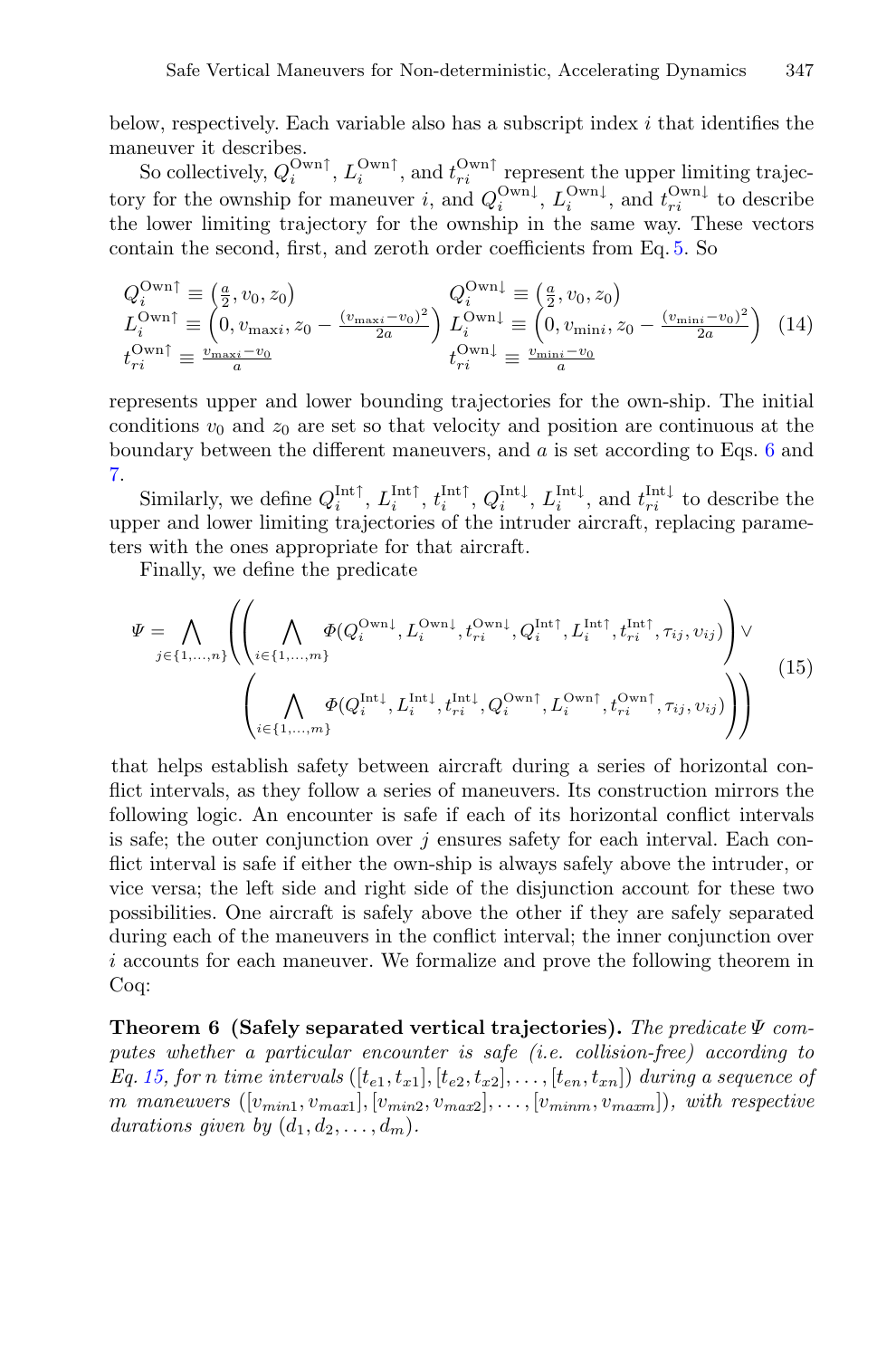## <span id="page-12-0"></span>**5 Formalizing Guarantees**

We used Coq to formalize our proofs for this work, and this had both advantages and disadvantages compared with KeYmaera, which we had used previously. (A version of KeYmaera with scripting capabilities was unavailable for use since the system was between versions at the time of this work.) The immediate disadvantages of this change were that we could not concisely express our system using the specialized terms used for hybrid programs, and we did not have access to the reasoning strategies made available in differential-dynamic logic (dL), since presently there is no mechanization of dL in the Coq environment. Consequently, we expressed our model in terms of the more general framework of inductive constructions using higher order logic and Coq's expressive system of dependent types, and had to develop a set of lemmas about non-deterministic vertical motion from scratch, using Coq's Real library. The immediate advantage of this change was access to the well-developed scripting and automation capabilities of the relatively mature Coq environment, and the potential for integrating our present work with proofs that reason about trajectories involving trigonometric functions, as might be required for some types of non-deterministic horizontal turning behavior.

## <span id="page-12-1"></span>**6 Extending Safety Guarantees to ACAS X**

Our initial objective was to use this predicate formally verify that whenever possible, the system provided sequences of advice to the pilot that guaranteed safety and absence of collision under our acceleration assumptions.

ACAS X's complicated behavior is contained in a data structure that when uncompressed more than five hundred megabytes in size. The table is an optimal policy that minimizes costs associated with a Markov decision process representing the aircraft encounter. Reasoning about the table is challenging. There is discretization in the MDP, undersampling in the state space, and the logic of the table is related to optimizing a set of weights, whose relationship with actual safety in the real world is not straightforward.

The approach we took to formal verification treats the logic as opaque. Instead of creating a model of ACAS X that faithfully reproduces its details and quirks and trying to load it into a prover, we instead focused on evaluating its behavior throughout the state space. We developed the model described in Sect. [4,](#page-7-0) an independent logic for a collision-avoidance system that is safe-bydesign. We prove it to be safe everywhere, and extend proofs about its safety to proofs about the safety of the real system. This extension is done via exploration of the system's state space, and comparison of the behavior at state points in the table to the allowable range of geometrically safe behaviors identified by our logic. The states in the table definitively determine the system's behavior in the continuous state space – the score function at off-table states are interpolated from the table's values in a local neighborhood. To evaluate each state,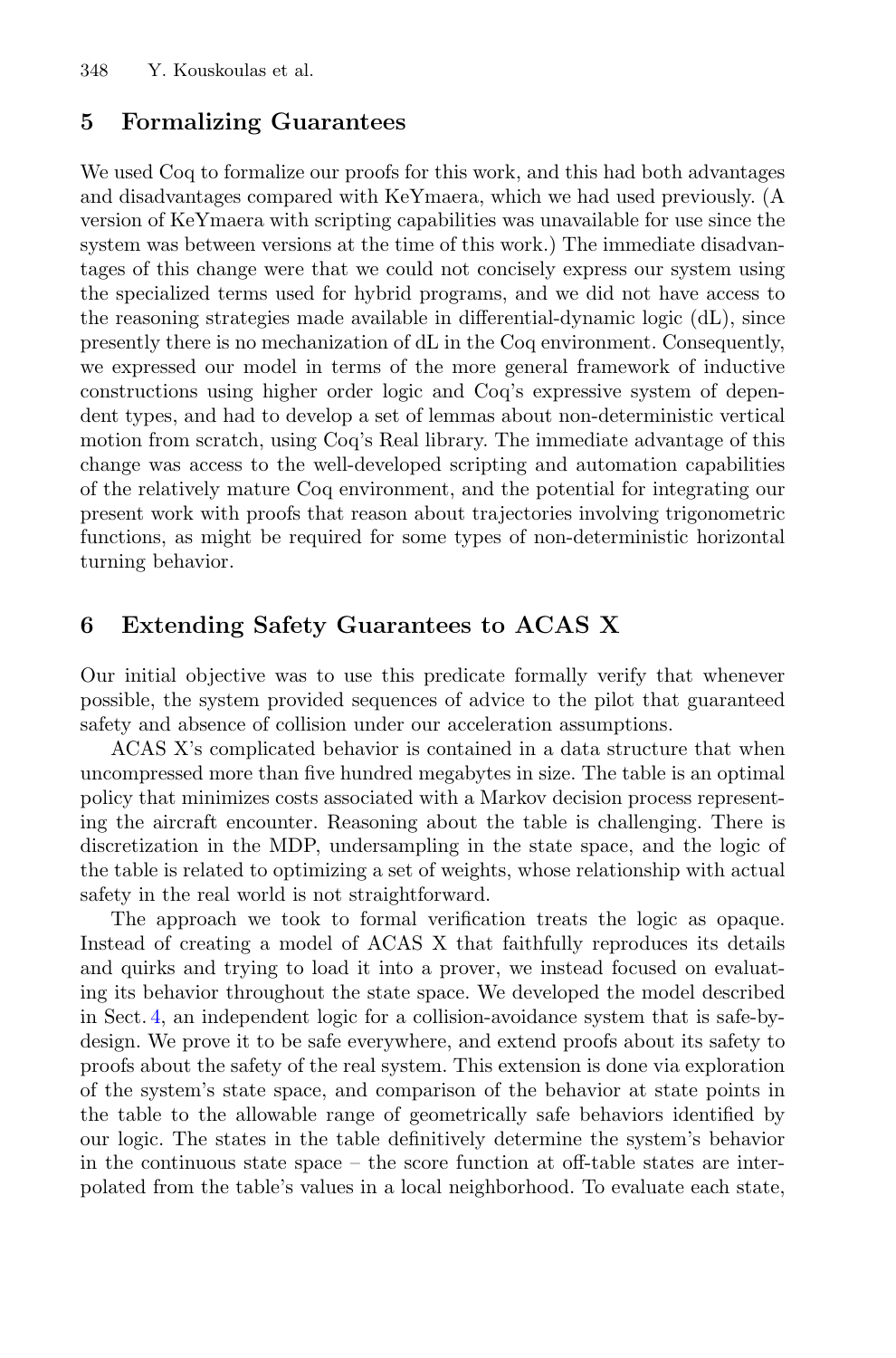our predicate evaluates the future possibilities, taking into account pilot nondeterminism, sensor noise, and delay in the system, using the envelopes we previously described, acceleration limets, and the parameters of the NMAC puck. This approach makes it possible to do formal verification and draw conclusions about ACAS X over the entirety of its state space, but also makes the logic reusable for other collision avoidance systems.

To formally verify the system in its entirety with this approach, we would need to do two things: first, we would run the logic over all of the table's states, and then we would have to develop guarantees about off-table points in the state space. Proofs and reasoning would have to be developed to fill in the rest of the state space after the table's states were evaluated.

We ran an comprehensive evaluation of all the table's states in an earlier version of the system for straight-line trajectories. Our first comprehensive run took nearly a month to set up and run on our local cluster, returned so many examples of unsafe behavior that we had difficulty characterizing them. The initial results were that we quickly proved the system was not safe, and identified where. We almost immediately found areas where it gave unsafe advice, but where advice was possible that would guarantee safety.

Since we had counterexamples that will not be resolved, we could not prove safety comprehensively. At this point, we switched our focus from making comprehensive guarantees about the system's behavior to making local guarantees of safety or dangerous conditions, and characterizing the safety tradeoff made during its design.

# <span id="page-13-0"></span>**7 Application to ACAS X Coordination Logic**

This section describes how the vertical safety predicate was used to evaluate safety of ACAS X, for encounters where both aircraft are equipped with ACAS X and are executing coordinated vertical safety maneuvers simultaneously. This analysis was not possible earlier, because the previous framework we used [\[6,](#page-16-2)[7\]](#page-16-3) was fundamentally limited to analyzing a non-accelerating intruder; even vertical maneuvers for the intruder were not analyzable.

Using our new framework, we analyzed the advice generated by a prototype of ACAS X on a subset of the system's behavior table cut-points. We first collected the advisories that ACAS X issues on the chosen state space samples by querying ACAS X for both the ownship and intruder aircraft advisories.

The pilots of each aircraft are assumed to begin responding to an advisory 5 s after the first advisory is issued, and 3 s after each subsequent advisory. The safety predicate  $\Psi$  is evaluated at each selected state point with the harvested advisories assigned to the ownship and intruder accordingly. The horizontal motion model chosen here is the deterministic straight line model.

We called the state points where  $\Psi$  fails with the ACAS X advisories but succeeds with another set of ownship and intruder advisories *counterexamples*. A counterexample is a point in the state space where ACAS X issues advisories that are not guaranteed to be safe according to  $\Psi$  but there are other advisories that would guarantee safety. In the terminology of [\[6](#page-16-2)[,7](#page-16-3)], Ψ is a *safeable* predicate.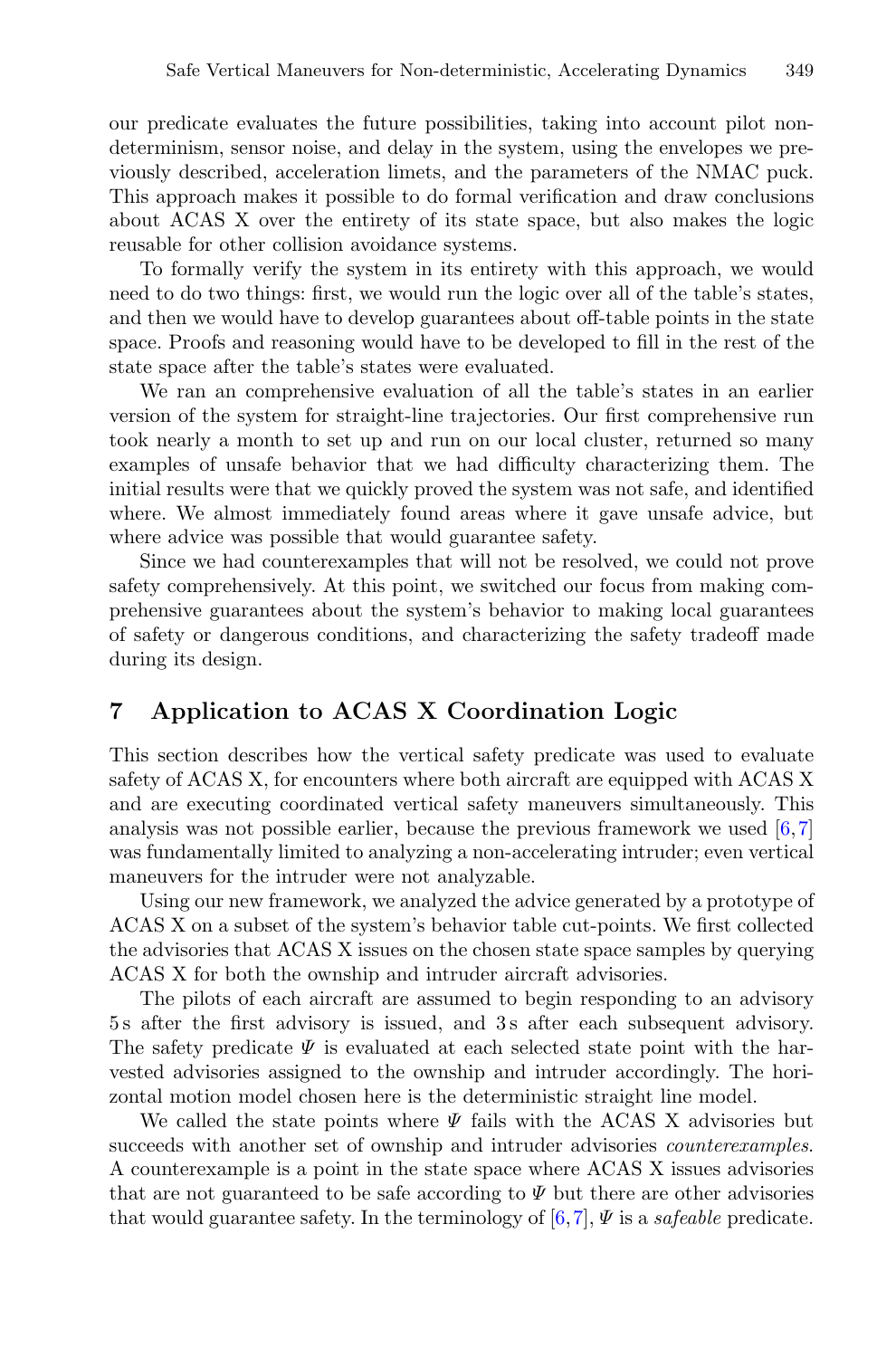

<span id="page-14-0"></span>**Fig. 4.** An example NMAC found where the set of ACAS X advisories does not prevent a close approach in altitude during the period where the aircraft are within 500 ft horizontally, denoted by vertical dashed lines. Ownship and intruder trajectories are shown in blue and red, respectively. (Color figure online)

Recall, that a state point advisory combination is safeable if it is safe or can be made safe in the future by issuing additional advisories after a limited delay.

Of the 589,560 state points examined, 29,295 were identified as safeable counterexamples. To identify the most dangerous state space configurations the safeable counterexample set was further run through full ACAS X simulations with nominal trajectory accelerations set to zero. The result was a set of 3,301 state points where the system issued advice that created NMACs.

Examining the above set of dangerous aircraft configurations in terms of their state space coordinates, we observed a striking pattern—all of them had a low or moderate horizontal closing speed of between  $10$  and  $200 \text{ ft/s}$ . In practice, this means that the aircraft will remain in horizontal proximity for an extended period of time. For example, at the horizontal closing rate of  $100 \text{ ft/s}$  it can take the aircraft up to 10 s to clear the horizontal projection of the NMAC region.

Figure [4](#page-14-0) shows conditions found by our analysis where ACAS X advice that does not guarantee safety. The two aircraft follow nearly parallel horizontal paths that cross at a very small angle (not shown). The intruder aircraft (red track) descends rapidly at −8500 ft/min, while the ownship (blue track) descends at a more moderate rate of −2500 ft/min. The dotted vertical lines indicate the time interval during which the aircraft are within 500 ft of each other and, hence, must maintain vertical separation of at least 100 ft to avoid NMAC.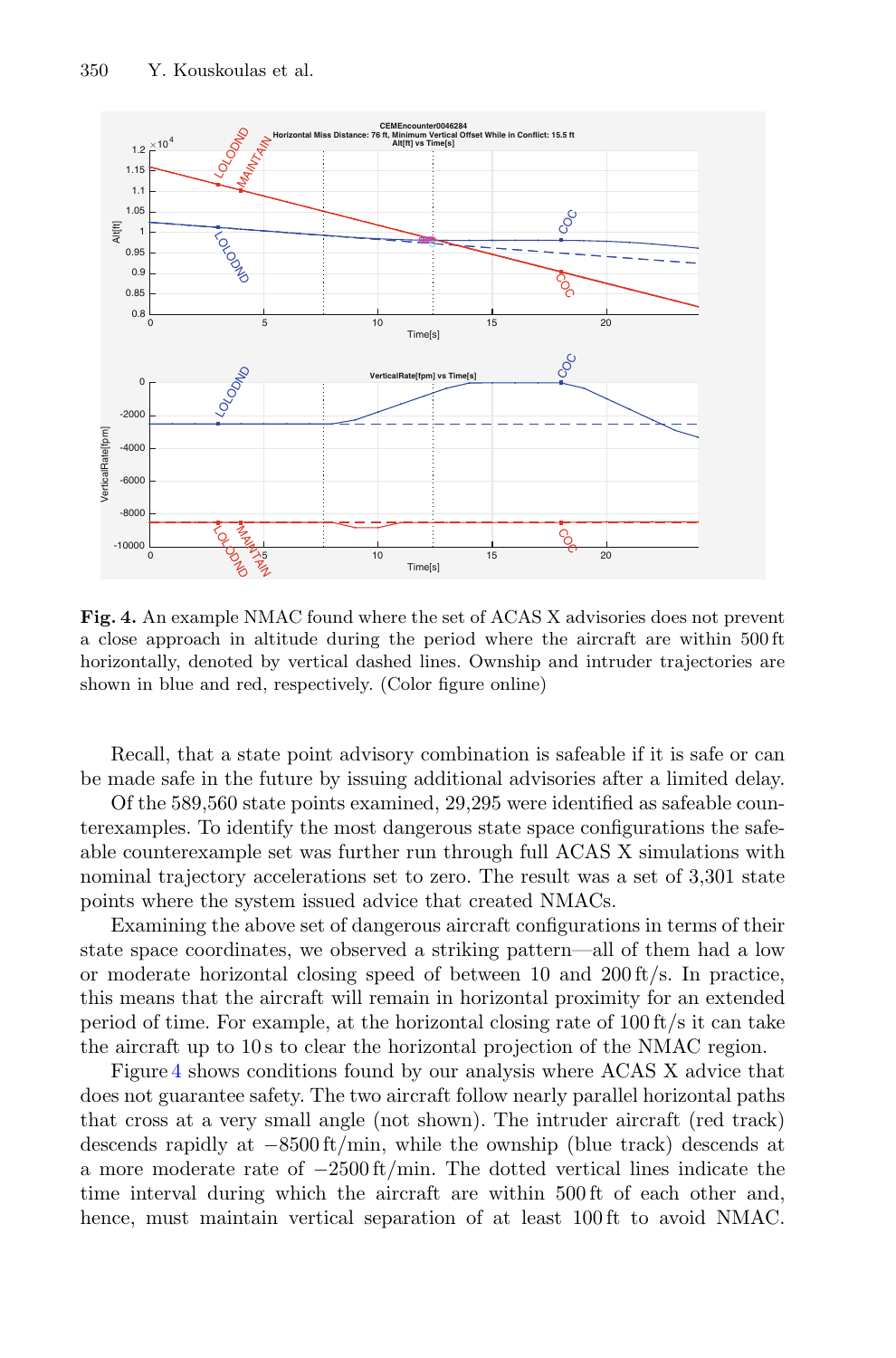The resolution advisories issued by ACAS X—DO NOT DESCEND (DND) and MAINTAIN VERTICAL SPEED (MAINTAIN), for the ownship and intruder aircraft respectively – result in an NMAC at time  $12$  s. The dotted blue line indicates the straight line continuation of the ownship trajectory that would have occurred with no advisory. To guarantee safety, ACAS X could continue to advise DO NOT DESCEND to the intruder, while advising the ownship to MAINTAIN vertical velocity.

These results pointed to an important flaw in the system assumptions about the possible range of durations of horizontal proximity. The problems stemming from slow horizontal closing configurations are actively being addressed in the final ACAS X system.

#### <span id="page-15-0"></span>**8 Related Work**

Many efforts have explored developing correct and comprehensive guarantees about collision avoidance decisions over a system's state space. This paper improves on these because it develops guaranteed geometric safety under more realistic dynamics. The ACAS X system logic [\[8\]](#page-16-4) is based on a policy that results from optimizing a Markov Decision Process (MDP) using value iteration to minimize a set of costs;  $[2,10]$  $[2,10]$  analyze the state space of a similar MDP using probabilistic model checking and an adaptive Monte Carlo tree search respectively, to identify undesirable behavior. Collision avoidance algorithms are developed for both horizontal and vertical motion in  $3D$  in [\[13,](#page-17-0)[14\]](#page-17-1) for polynomial trajectories with a finite time horizon, and formally verified with PVS. TCAS, the predecessor for ACAS X. Its resolution advisories have been formalized in PVS. In [\[12](#page-16-7)], the logic for TCAS is formalized in PVS and used to identify straight-line encounter geometries that generate advisories in a noiseless environment.

There are a number of simulation approaches [\[1](#page-16-8)[,5](#page-16-9)] that allow for more precise description of dynamics than the present work. However are limited to evaluating safety for a finite number of trajectories.

Prior efforts that match our dynamics as well as providing a formal proof of safety can be found in  $[4,11,15,16]$  $[4,11,15,16]$  $[4,11,15,16]$  $[4,11,15,16]$  $[4,11,15,16]$  $[4,11,15,16]$ . All these use a hybrid system model to develop safe horizontal maneuvers, unlike the present work which develops vertical maneuvers, and is applied to a practical system.

The most closely related work is [\[6,](#page-16-2)[7\]](#page-16-3). We retain the overall approach to verification, very similar non-deterministic dynamics, and the idea of computing reachable envelopes to make guarantees about a range of future possibilities. The present work differs because it can analyze the safety of encounters with each aircraft making independent sequences of non-deterministic maneuvers, including acceleration, turns, and pilot delay. The proofs here are formalized in Coq.

#### <span id="page-15-1"></span>**9 Conclusion**

This framework and the detailed vertical predicates offer a flexible approach to a formally verified analysis of the safety of a collision avoidance system. It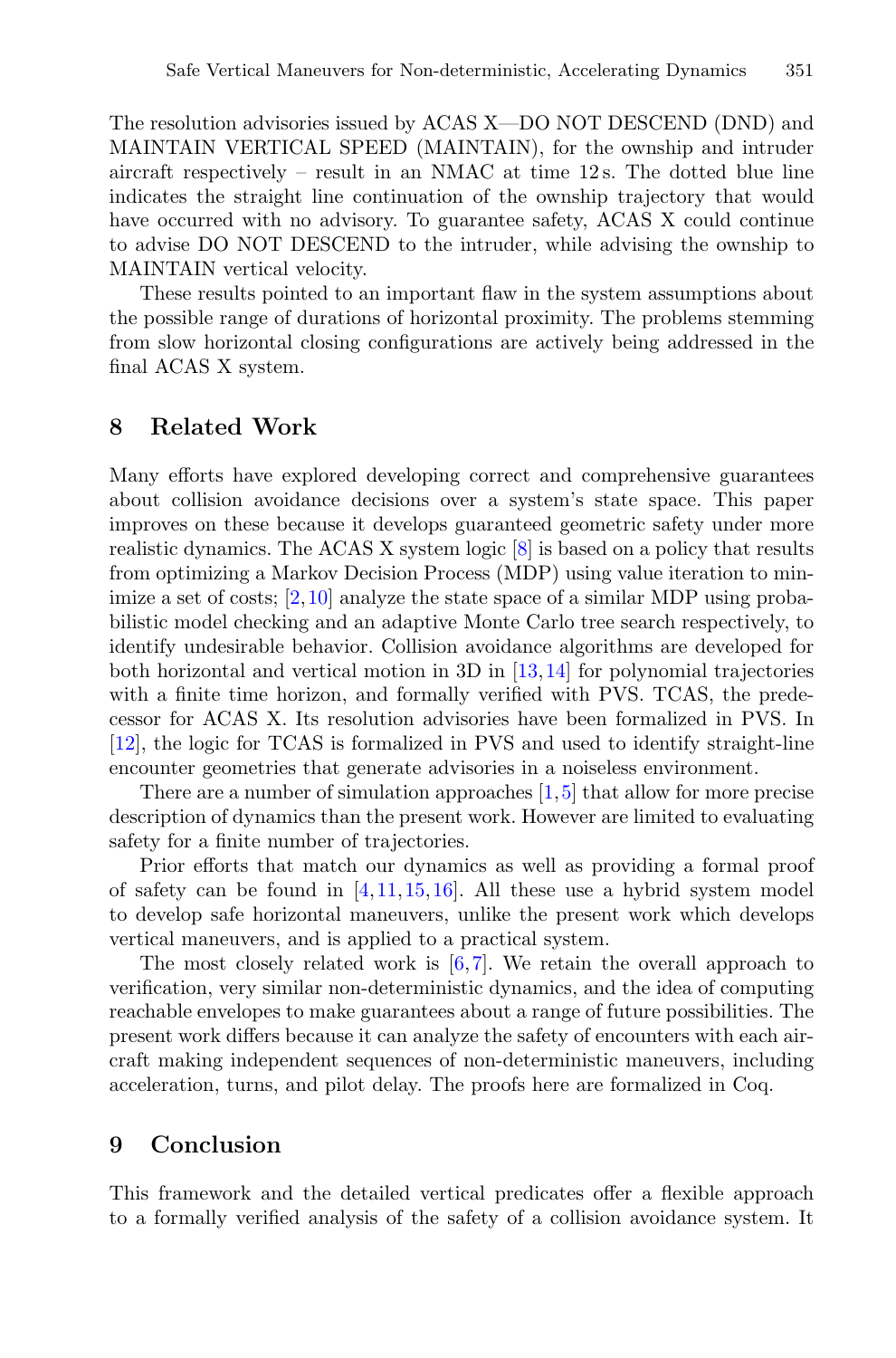relaxes restrictive assumptions about acceleration and horizontal motion and allows us to ensure the safety of a wider variety of pilot behavior and ACAS X system conditions than before. This analysis can ensure the safety of intruders that accelerate vertically, aircraft that make horizontal turns, coordinated ACAS X advisories, and multi-threat encounters. Its flexibility extends, further, to ensuring safe vertical motion in the presence of mixed horizontal and vertical advisories.

**Acknowledgments.** We gratefully acknowledge Neal Suchy and Josh Silbermann for their leadership and support. We thank André Platzer, Ryan Gardner and Christopher Rouff for their comments and technical discussion.

# <span id="page-16-8"></span>**References**

- 1. Chludzinski, B.J.: Evaluation of TCAS II version 7.1 using the FAA fast-time encounter generator model. Technical report ATC-346, MIT Lincoln Laboratory (2009)
- <span id="page-16-5"></span>2. Essen, C., Giannakopoulou, D.: Analyzing the next generation airborne collision avoidance system. In: Ábrahám, E., Havelund, K. (eds.) TACAS 2014. LNCS, vol. 8413, pp. 620–635. Springer, Heidelberg (2014). doi[:10.1007/978-3-642-54862-8](http://dx.doi.org/10.1007/978-3-642-54862-8_54) 54
- <span id="page-16-0"></span>3. Federal Aviation Administration: Introduction to TCAS II, Version 7.1 (2011)
- <span id="page-16-10"></span>4. Ghorbal, K., Jeannin, J.B., Zawadzki, E., Platzer, A., Gordon, G.J., Capell, P.: Hybrid theorem proving of aerospace systems: applications and challenges. J. Aerosp. Inf. Syst. **11**, 202–713 (2014)
- <span id="page-16-9"></span>5. Holland, J.E., Kochenderfer, M.J., Olson, W.A.: Optimizing the next generation collision avoidance system for safe, suitable, and acceptable operational performance. Air Traffic Control Q. **21**, 275–297 (2014)
- <span id="page-16-2"></span>6. Jeannin, J., Ghorbal, K., Kouskoulas, Y., Gardner, R., Schmidt, A., Zawadzki, E., Platzer, A.: Formal verification of ACAS X, an industrial airborne collision avoidance system. In: Girault, A., Guan, N. (eds.) 2015 International Conference on Embedded Software, EMSOFT 2015, Amsterdam, The Netherlands, 4–9 October 2015. ACM (2015)
- <span id="page-16-3"></span>7. Jeannin, J.-B., Ghorbal, K., Kouskoulas, Y., Gardner, R., Schmidt, A., Zawadzki, E., Platzer, A.: A formally verified hybrid system for the next-generation airborne collision avoidance system. In: Baier, C., Tinelli, C. (eds.) TACAS 2015. LNCS, vol. 9035, pp. 21–36. Springer, Heidelberg (2015). doi[:10.1007/978-3-662-46681-0](http://dx.doi.org/10.1007/978-3-662-46681-0_2) 2
- <span id="page-16-4"></span>8. Kochenderfer, M.J., Chryssanthacopoulos, J.P.: Robust airborne collision avoidance through dynamic programming. Technical report ATC-371, MIT Lincoln Laboratory (2010)
- <span id="page-16-1"></span>9. Kochenderfer, M.J., Holland, J.E., Chryssanthacopoulos, J.P.: Next generation airborne collision avoidance system. Lincoln Lab. J. **19**(1), 17–33 (2012)
- <span id="page-16-6"></span>10. Lee, R., Kochenderfer, M.J., Mengshoel, O.J., Brat, G.P., Owen, M.P.: Adaptive stress testing of airborne collision avoidance systems. In: 2015 IEEE/AIAA 34th Digital Avionics Systems Conference (DASC), p. 6C2-1. IEEE (2015)
- <span id="page-16-11"></span>11. Loos, S.M., Renshaw, D.W., Platzer, A.: Formal verification of distributed aircraft controllers. In: HSCC, pp. 125–130. ACM (2013). doi[:10.1145/2461328.2461350](http://dx.doi.org/10.1145/2461328.2461350)
- <span id="page-16-7"></span>12. Muñoz, C., Narkawicz, A., Chamberlain, J.: A TCAS-II resolution advisory detection algorithm. In: Proceedings of the AIAA Guidance Navigation, and Control Conference and Exhibit 2013, AIAA-2013-4622, Boston, Massachusetts (2013)